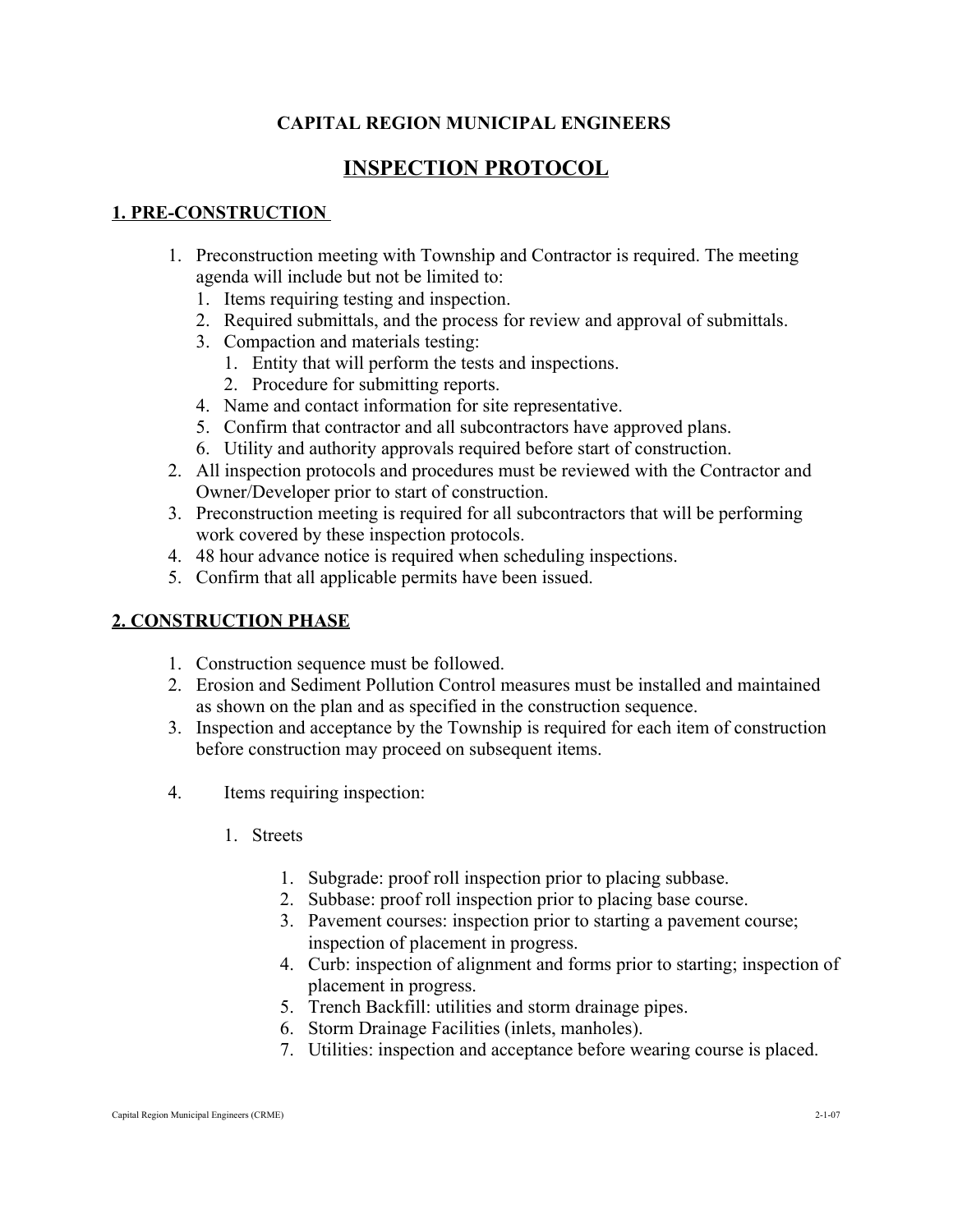- 2. Stormwater Detention Facilities
	- 1. Connection of pipe to inlet boxes, before backfilling.
	- 2. Inspection of pipe in place, prior to starting backfilling.
	- 3. Detention Basin: anti-seep collar installation, before backfilling; clay core construction, before backfilling.
	- 4. Compaction testing of embankments
- 5. Inspection Checklist:
	- 1. Subgrade
		- 1. Material
		- 2. Compaction. Proof roll must be done with a fully loaded triaxle dump truck.
		- 3. Cross slope
	- 2. Subbase
		- 1. Material. Delivery tickets and certification required.
		- 2. Depth
		- 3. Compaction. Proof roll must be done with a fully loaded triaxle dump truck.
		- 4. Cross slope
	- 3. Pavement
		- 1. Material. Delivery tickets and certification required.
		- 2. Temperature
		- 3. Depth
		- 4. Compaction
		- 5. Cross slope
		- 6. Utility completion and acceptance before wearing course is placed.
	- 4. Subsurface Utilities
		- 1. Installed before pavement base course
		- 2. Laterals installed before curb is placed
		- 3. Laterals not to be located in driveways

#### 5. Curb

- 1. Location and alignment of forms
- 2. Location and depth of driveways
- 3. Concrete material.
	- 1. Delivery tickets and certification required
		- 2. Test cylinders
		- 3. Air entrainment testing
		- 4. Rebar in driveway locations
		- 5. Placement and finishing of concrete
		- 6. Curing
		- 7. Saw-cut joints
		- 8. Removal of overpour